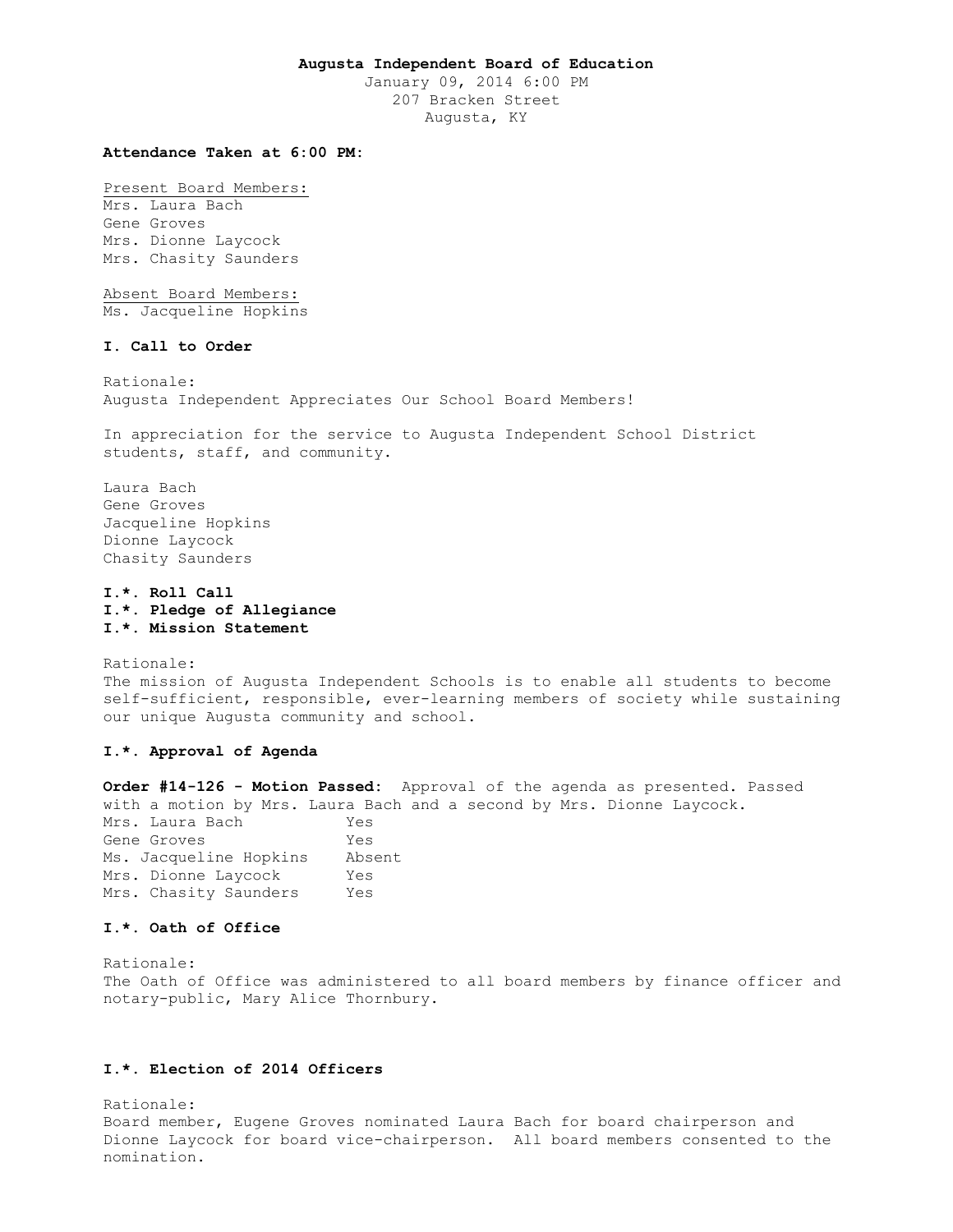#### **II. Student Recognition**

Rationale: Congratulations Academic Achievers of the Month!

2nd grade: Savannah Hurst, William Kelsch, Mariah Niemeier

3rd grade: Lexy Brooks, Ava Kiskaden, Dylan Mattingly, Micah Pennington, Chase Scott, Caylin Sellers.

4th grade: Braydon Appleman, Marlee England, Cody Frederick, Cloie Groves, Breanna Haas, Kason Hinson, Reagan Jett, Jonathan Kiskaden, Aiden Orme, Makenzie Purdon, Alexus Spradlin, Noah Teegarden, Joshua Wachter.

DDXE Award: John Paul Cordle

5th grade: Darrin Blevins, Nadia Cline, Kenton Gillespie, Kaiden Hopkins, Karlie McBride, Elijah Pennington.

DDXE Awards: Emily Curtis and Chelsea Shields

Congratulations to the MS Robotics Team: First Place for "Best Robot Mechanical Design" in the Northern Kentucky Regional LEGO League Robotics Tournament

Team Members: Noah Blevins, Stephen Cordle, McKenzie Deatley, Katie Gilbert, Violet Hiles, Garrett Purdon, Adam Sallee, Becca Tabor and Coach Chris Mason

Congratulations to Leah Gibson for being the Touchstone Energy All "A" Classic Scholarship Recipient!

# **II.\*. \*BREAK III. Round Table Discussion III.\*. Principal's Report/Student Achievement**

Rationale: Principal, Robin Kelsch provided an overview of the Comprehensive School and District Improvement Plans.

### **III.\*. Approve 2014-2015 CSIP/CDIP**

**Order #14-127 - Motion Passed:** Passed with a motion by Mrs. Dionne Laycock and a second by Mrs. Chasity Saunders.

Mrs. Laura Bach Yes Gene Groves Tes Ms. Jacqueline Hopkins Absent Mrs. Dionne Laycock Yes Mrs. Chasity Saunders Yes

## **III.\*. Approve 2014 Board Calendar**

**Order #14-128 - Motion Passed:** Approve the 2014 Board Calendar passed with a motion by Gene Groves and a second by Mrs. Dionne Laycock. Mrs. Laura Bach Yes Gene Groves Tes Ms. Jacqueline Hopkins Absent Mrs. Dionne Laycock Yes Mrs. Chasity Saunders Yes

**III.\*. Approve First Reading of Regular Meetings Policy-01.42**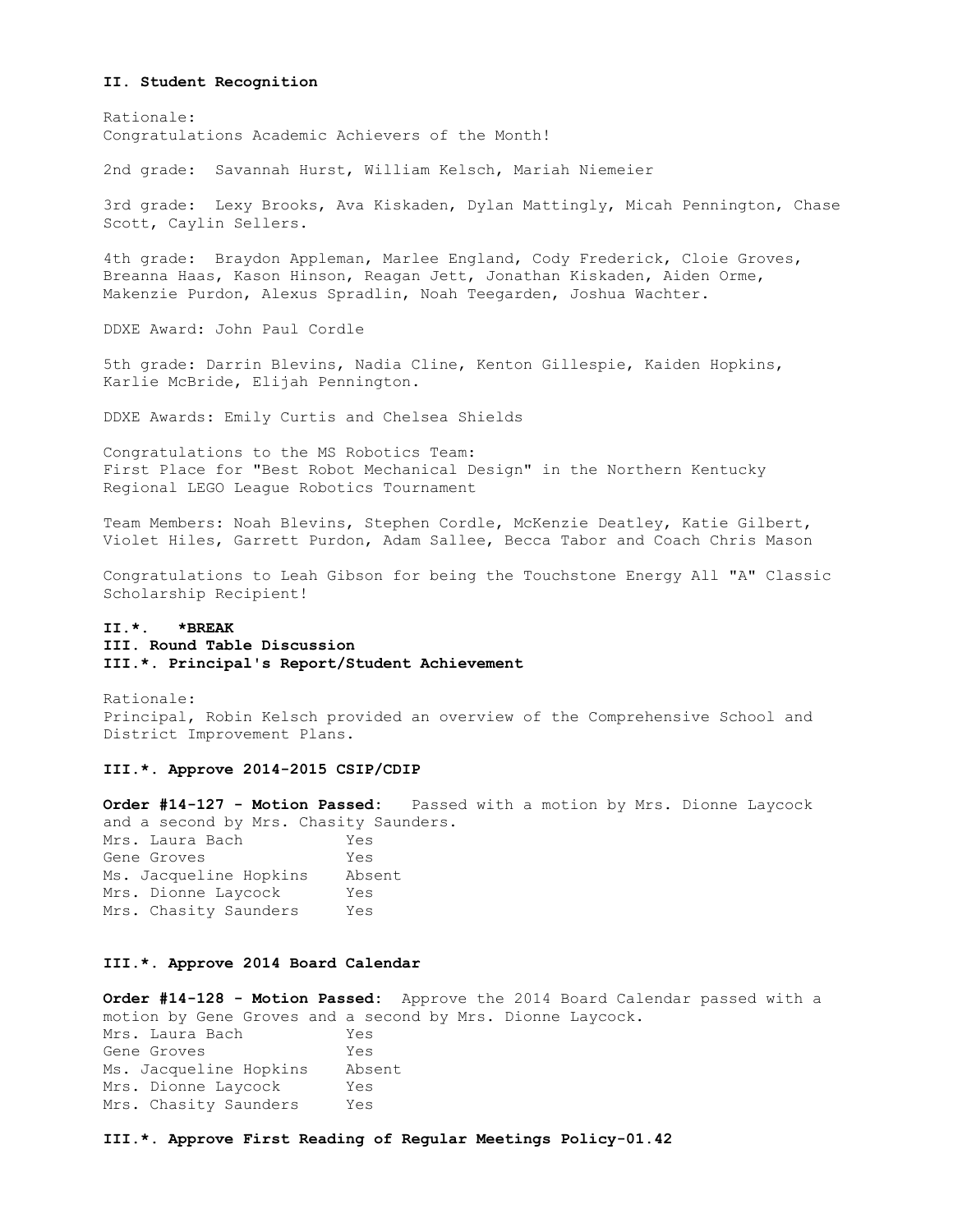**Order #14-129 - Motion Passed:** Approve First Reading of Regular Meeting Policy-01.42 passed with a motion by Mrs. Chasity Saunders and a second by Mrs. Dionne Laycock. Mrs. Laura Bach Yes Gene Groves Tes Ms. Jacqueline Hopkins Absent Mrs. Dionne Laycock Yes Mrs. Chasity Saunders Yes

## **III.\*. Budget**

Rationale:

Superintendent, Lisa McCane reported general fund revenue compared to the same time last year indicate real estate property taxes are \$12,000 less and the amended budget did reflect the decrease but utility taxes have increased by 31%. She stated revenue has increased \$20,000 compared to December receipts a year ago despite the poor economy.

Furthermore, general fund expenditures have decreased \$26,000 compared to December 2012. Overall, receipts exceeded expenditures by \$158,000 through December compared to \$114,000 last year attributing for a \$44,000 increase for the first six months of the fiscal year.

Superintendent McCane stated the district was spending only basic operating expenses and the district's KSBIT unemployment rate increased to 4.15% from 2.05%. She stated the critical need for increased educational funding by the General Assembly during the current legislative session and informed the board of the district's participation in the "Our Kids Can't Wait Campaign" urging all stakeholders to contact their legislators.

Superintendent McCane reported food service fund revenue has shown an increase of 4% and expenses by 8% causing the fund balance to absorb \$2,000 for exceeded expenditures. The beginning balance was \$5,000 and the current balance is \$3,033 primarily due to a 60% increase in food costs. She stated the district is taking measures to reduce food service expenditures the remainder of the year. Food Service Director, Mary Alice Thornbury reported the district was not funded correctly by the USDA for severe needs from August-December and expects the district to receive additional food service funds.

Superintendent McCane stated meal price increases were postponed for the current school year but would take effect during the next school year. She stated the need for food services to be self-sustaining or the already hard hit general fund would have to absorb the costs.

## **III.\*. Facilities Update**

### Rationale:

The Energy Reduction Report in November indicates the district had a reduction in electrical energy consumption of 3,945 kWhs (6.57%) and saved approximately \$355 in electricity charges. The total reduction of electrical energy consumption through November has produced a savings in energy cost of over \$2,970. The district has reduced electrical consumption by 32,995 kWhs or 11.5% as compared to the 3-year average baseline consumption. Unfortunately, through November, the district had an increase in natural gas consumption of 383 CCF for an added cost of approximately \$456. Even with that increase, the district has saved approximately \$2,514 in total energy cost through November, as compared to the 3-year average baseline. With the continuing increases of utility rates, the district has to use less energy just to stay even with our historical costs as shown in the attached 5-year comparison.

Monthly Maintenance

-Board Office Painting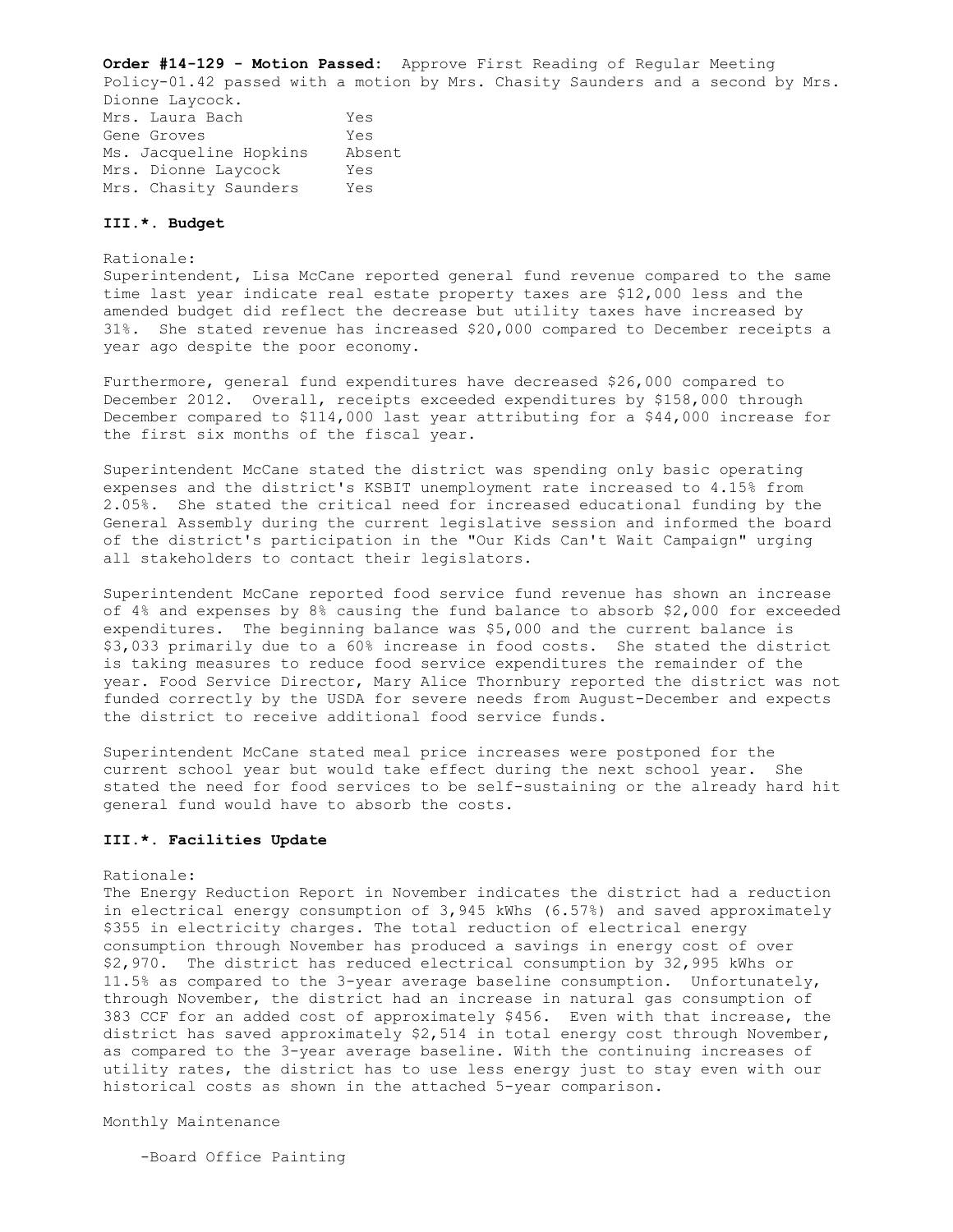## **IV. Communications IV.\*. Superintendent's Report**

#### Rationale:

Superintendent McCane informed board members the Community Education Director would begin providing services to Bracken County Schools one day per week the remainder of the semester. She stated a financial agreement was in place to remit payment to Augusta Independent for the time committed to Bracken County not covered by the Community Education Grant. Furthermore, it was possible that time may be increased next year but the district would not experience any adverse impact.

Superintendent McCane reported the district currently has missed five weather days and had one 1-hour delay but it was too early to determine the make-up schedule.

Furthermore, the district intends to apply for a Read to Achieve grant for a K-3 reading intervention program that would be in the amount of \$48,500 for up to three-years, if awarded.

December Attendance: 95.29%

Enrollment: P-12 is 314 and K-12 is 292

**IV.\*. Citizens IV.\*. Board Members** 

**V. Business and Consent** 

**Order #14-130 - Motion Passed:** Approval of the Business and Consent items as presented passed with a motion by Mrs. Dionne Laycock and a second by Mrs. Chasity Saunders. Mrs. Laura Bach Yes Gene Groves Tes Ms. Jacqueline Hopkins Absent Mrs. Dionne Laycock Yes Mrs. Chasity Saunders Yes

## **V.\*. Approve Previous Meeting Minutes V.\*. Approve Donations**

Rationale: Mains Foundation Donation \$1,700

## **V.\*. Approve Surplus Items**

Rationale: Surplus Items: 6 desktop computers; 1 laptop; 1 CRT monitor; 1 inkjet printer; 5 keyboards

**V.\*. Approve Trip Request V.\*. Approve Bills V.\*. Approve Treasurer's Report** 

**VI. Personnel** 

Rationale:

Certified Substitute Hire Erica Carpenter